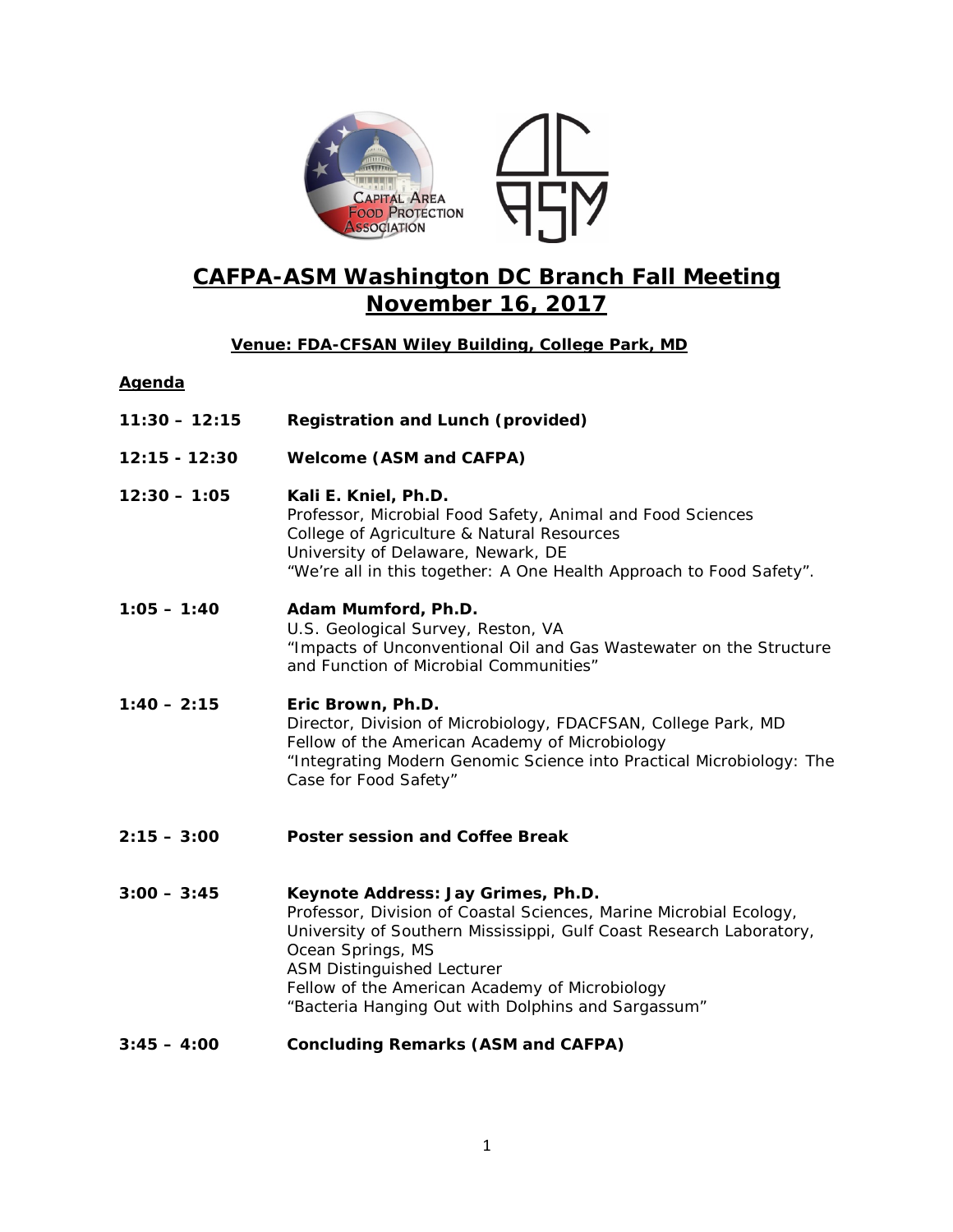### **Posters as of 11/10/2017**

- **1. Evidence of Phenotypic Plasticity in** *Salmonella* **in Presence of Pelargonic Acid** Govindaraj Dev Kumar<sup>1</sup>, Dumitru Macarisin<sup>2</sup>, and Shirley Micallef<sup>1</sup> 1University of Maryland, College Park, MD 2Food and Drug Administration, Silver Spring, MD
- **2. Shift in Microbial Communities in Fresh Produce Processing Environments Before and After Routine Sanitization**

Ganyu Gu<sup>1,2</sup>, Andrea Ottesen<sup>3</sup>, Samantha Bolten<sup>1</sup>, Lan Wang<sup>4</sup>, Padmini Ramachandran<sup>3</sup>, Elizabeth Reed<sup>3</sup>, Steve Rideout<sup>2</sup>, Yaguang Luo<sup>1</sup>, Eric Brown<sup>3</sup>, and Xiangwu Nou<sup>1</sup> 1Environmental Microbiology and Food Safety Laboratory, US Department of Agriculture Agricultural Research Service, Beltsville, MD 2Eastern Shore Agricultural Research and Extension Center, Virginia Tech, Painter, VA 3Center for Food Safety and Applied Nutrition, US Food and Drug Administration, College Park, MD 4Shenyang Agricultural University, Shenyang, China

- **3. Assessment of Potluck Panic, an On-line Game for Post-secondary Food Safety Education** Adrienne E.H. Shearer<sup>1</sup>, Dallas G. Hoover<sup>1</sup>, David Abraham<sup>2</sup>, Pamela Martinez<sup>2</sup>, Jeanne Gleason<sup>2</sup>, Barbara Chamberlin<sup>2</sup>, Jeffrey R. Klein<sup>3</sup>, Joan Buttram<sup>3</sup>, Sue Snider<sup>1</sup>, and Kalmia E. Kniel<sup>1</sup> 1Department of Animal and Food Sciences, University of Delaware, Newark, DE 2New Mexico State University, Las Cruces, NM 3Delaware Education Research and Development Center, University of Delaware, Newark, DE
- **4. Evaluation of** *Listeria monocytogenes* **Survival and Infectivity in Non-traditional Agricultural Waters**

Samantha Gartley<sup>1</sup>, Brienna Anderson<sup>1</sup>, Shani Craighead<sup>1</sup>, Adam Vanore<sup>1</sup>, Manan Sharma<sup>2</sup>, and Kalmia E. Kniel1

1Department of Animal and Food Sciences, University of Delaware, Newark, DE 2US Department of Agriculture Agricultural Research Service, Beltsville, MD

- **5. Gut Microbiome Analysis as a Tool to Assess Contaminant Bioavailability** Yesha Shrestha<sup>1</sup>, Denise M. Akob<sup>1</sup>, and Marie-Noele Croteau<sup>2</sup> 1US Geological Survey, Reston, VA 2US Geological Survey, Menlo Park, CA
- **6. Microbial Functional Potential in Waters Associated with Natural CO2 Accumulations in the Southwest United States** Robert Andrews<sup>1</sup>, Denise Akob<sup>1</sup>, Jenna Shelton<sup>1</sup>, Christina DeVera<sup>1</sup>, and Sean Brennan<sup>1</sup>

1US Geological Survey, Reston, VA

- **7. Reduction of** *Escherichia coli* **by UVC treatment in water samples of varying quality** Robert Sherman-Wood<sup>1</sup> and Rohan Tikekar<sup>1</sup> 1University of Maryland, College Park, MD
- **8. Using Simulation Modeling to Enhance Quantitative Food Safety Learning** Ruth A. Oni<sup>1</sup> and Robert L. Buchanan<sup>1,2</sup> 1Nutrition & Food Science Department, University of Maryland, College Park, MD 2Center for Food Safety and Security Systems, University of Maryland, College Park, MD
- **9. Environmental Determinants of** *Vibrio parahaemolyticus* **bacteria in the Chesapeake Bay** Benjamin Davis<sup>1</sup>, John Jacobs<sup>3</sup>, Meghan Davis<sup>2</sup>, and Frank Curriero<sup>1</sup> 1Department of Epidemiology, <sup>2</sup>Department of Environmental Health & Engineering; Johns Hopkins University, 3National Oceanic and Atmospheric Association